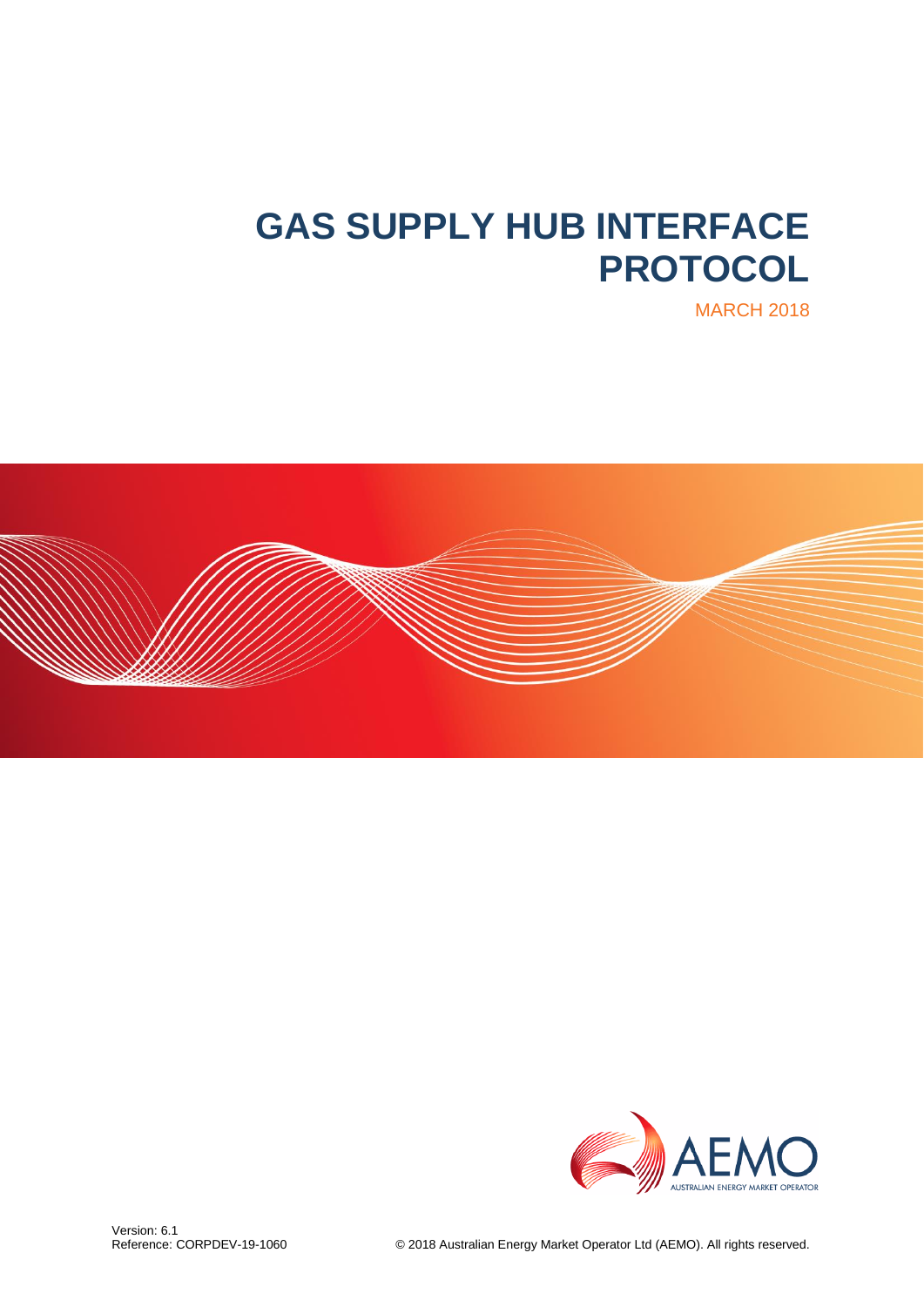#### **Important Notice**

AEMO has prepared this Gas Supply Hub Interface Protocol to provide guidance on the use of the Gas Supply Hub systems under the Exchange Agreement for the Gas Supply Hub, as at the date of publication.

While AEMO has made every effort to ensure the quality of the information in this Protocol and the associated artefacts, neither AEMO, nor any of its employees, agents and consultants make any representation or warranty as to the accuracy, reliability, completeness, currency or suitability for particular purposes of that information.

To the maximum extent permitted by law, AEMO and its advisers, consultants and other contributors to this document (or their respective associated companies, businesses, partners, directors, officers or employees) are not liable (whether by reason of negligence or otherwise) for any errors, omissions, defects or misrepresentations in this Protocol and associated artefacts, or for any loss or damage suffered by persons who use or rely on that information.

#### **Copyright**

© 2017 Australian Energy Market Operator Limited. The material in this publication may be used in accordance with the [copyright permissions](http://aemo.com.au/About-the-Industry/Information-Systems/~/media/Files/Other/settlements/0500-0030.pdf.ashx) on AEMO's website.

**Trademark Notices**

No Trademark notices.

**Distribution**

Available to the public.

**Prepared by**

Information Management & Technology – Delivery Services Last update: Tuesday, 6 March 2018 5:27 PM

**Notes**

No notes

**Documents made obsolete**

The release of this document changes only the version of the Gas Supply Hub Interface Protocol.

#### **Further Information**

For further information, please visit AEMO's websit[e www.aemo.com.au](http://aemo.com.au/About-the-Industry/Information-Systems/Data-Interchange) or contact:

AEMO Information and Support Hub

Phone: 1300 AEMO 00 (1300 236 600) and follow the prompts. Email: [support.hub@aemo.com.au](mailto:support.hub@aemo.com.au)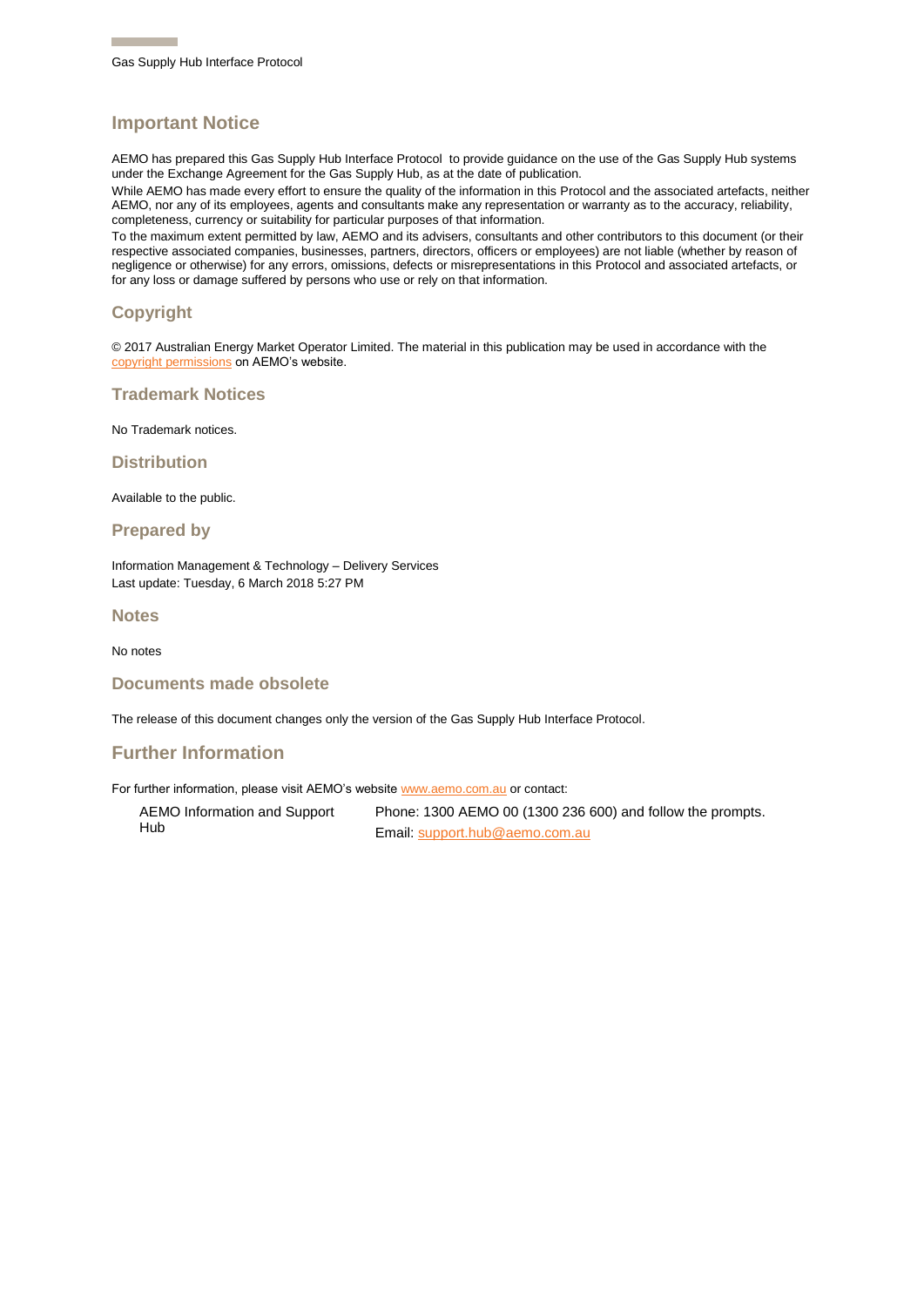### **Glossary**

These abbreviations, symbols, and special terms assist the reader's understanding of the terms used in this Protocol (including the associated artefacts). For further explanation of these terms, and definitions of other capitalised terms used in this Protocol, the reader should refer to the Gas Supply Hub Exchange Agreement.

| Term                  | <b>Definition</b>                                                                                                                                                                                                                |  |
|-----------------------|----------------------------------------------------------------------------------------------------------------------------------------------------------------------------------------------------------------------------------|--|
| <b>AEMO</b>           | Australian Energy Market Operator                                                                                                                                                                                                |  |
| <b>Communication</b>  | Any information, notice, request, Bid, Offer or other submission, broadcast or<br>communication to be given by the Operator or by a Member under the EA which is<br>capable of being transmitted by means of the Trading System. |  |
| EA                    | Exchange Agreement for the Gas Supply Hub                                                                                                                                                                                        |  |
| <b>ETS</b>            | Exchange Trading System, being the part of the Trading System that comprises the<br>electronic Exchange platform.                                                                                                                |  |
| <b>GSHIP</b>          | Gas Supply Hub Interface Protocol (this document and associated artefacts)                                                                                                                                                       |  |
| <b>GSH</b>            | Gas Supply Hub                                                                                                                                                                                                                   |  |
| <b>Operator</b>       | AEMO or any other person currently fulfilling the role of Operator under the EA in relation<br>to the operation and administration of the Trading System.                                                                        |  |
| <b>Trading System</b> | As defined in the EA, comprising the ETS and all supporting systems maintained by the<br>Operator to support trading, settlement and related activities under the EA.                                                            |  |

## **1 Introduction**

In accordance with clause 7 of the Gas Supply Hub Exchange Agreement (EA), the Operator must establish the Gas Supply Hub Interface Protocol (GSHIP) to govern:

- The establishment and maintenance of an interface between Member systems and the Trading System
- Authorised User identities
- The provision of processes and user guides for the Trading System.

The Operator may only amend the GSHIP after appropriate consultation with the GSH participants.

The Operator must publish the GSHIP, as amended from time to time.

The artefacts listed in the section 4 are incorporated into and form part of the GSHIP.

# **2 Licensing Requirements**

All users of the ETS must comply with the terms of the end user licencing agreement provided by the vendor of the ETS, which is taken to be accepted by each Member on first installation of the ETS software.

### **3 Communications**

All Communications must comply with the requirements of the GSHIP, including the form, manner and timing by which Communications are submitted, in addition to any other requirements in the EA for that particular Communication in the EA.